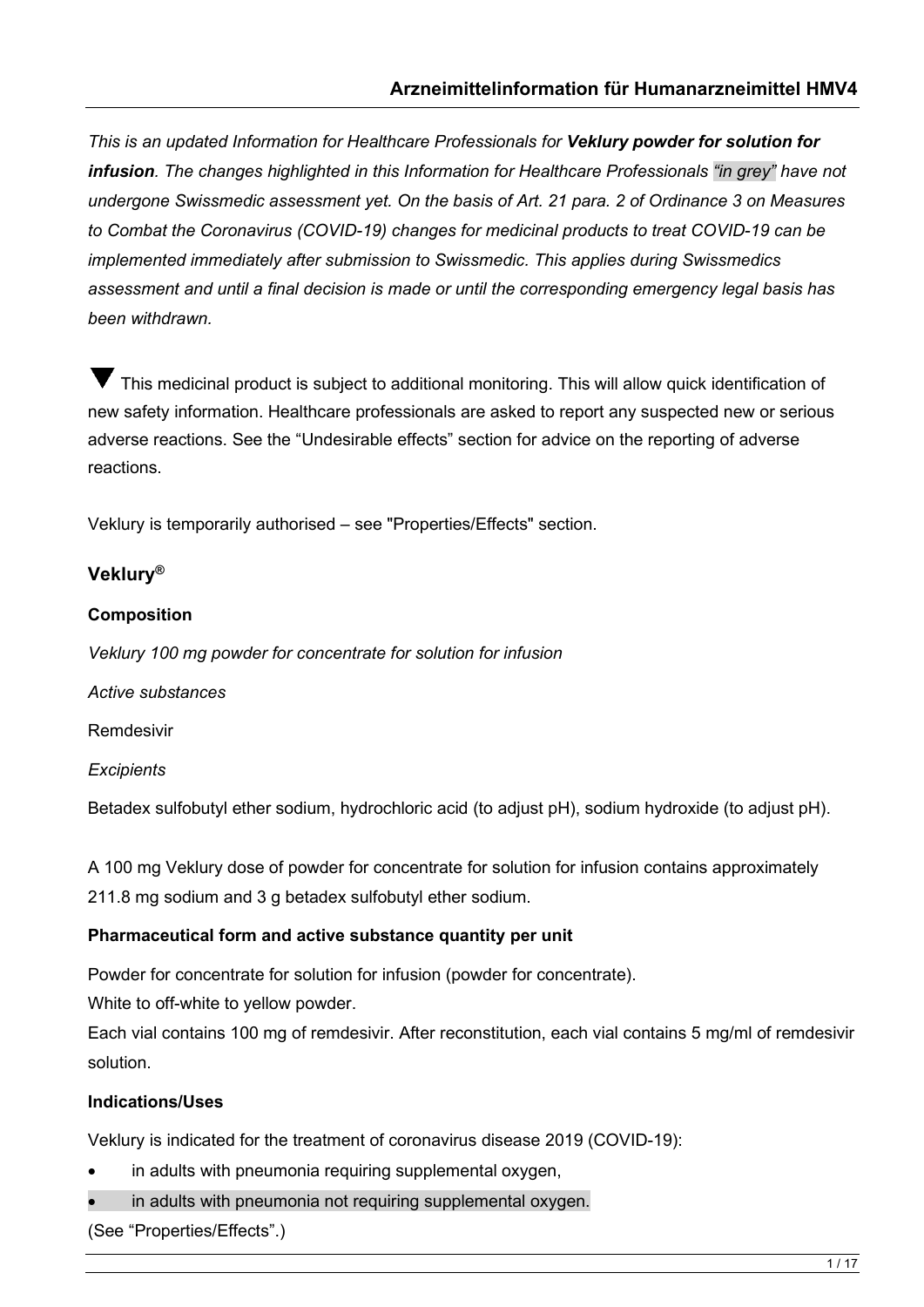# **Dosage/Administration**

Use of Veklury is confined to healthcare facilities in which patients can be monitored closely (see section "Warnings and precautions").

The recommended dosage of Veklury in adults is:

- Day 1 single loading dose of remdesivir 200 mg given by intravenous infusion over 30 to 120 minutes
- Day 2 onwards remdesivir 100 mg given once daily by intravenous infusion over 30 to 120 minutes.

#### *Duration of treatment*

The total duration of treatment should be at least 5 days and not more than 10 days.

#### *Special dosage instructions*

#### *Patients with impaired hepatic function*

The pharmacokinetics of Veklury have not been evaluated in patients with hepatic impairment. It is not known if dosage adjustment is appropriate in patients with hepatic impairment (see "Warnings and precautions" and "Pharmacokinetics").

#### *Patients with impaired renal function*

The pharmacokinetics of Veklury have not been evaluated in patients with renal impairment. Patients with an estimated glomerular filtration rate (eGFR) ≥ 30 ml/min have received remdesivir for treatment of COVID-19 with no dose adjustment. Veklury should not be used in patients with eGFR < 30 ml/min (see "Warnings and precautions" and "Pharmacokinetics").

#### *Elderly patients*

No dose adjustment of Veklury is required in patients over the age of 65 years (see "Properties/Effect" and "Pharmacokinetics").

#### *Paediatric patients*

The safety and efficacy of Veklury in children under the age of 18 years have not yet been established. There is insufficient data available.

#### *Mode of administration*

For intravenous infusion use.

Veklury is for administration by intravenous infusion after reconstitution and further dilution.

It must not be given as an intramuscular (IM) injection.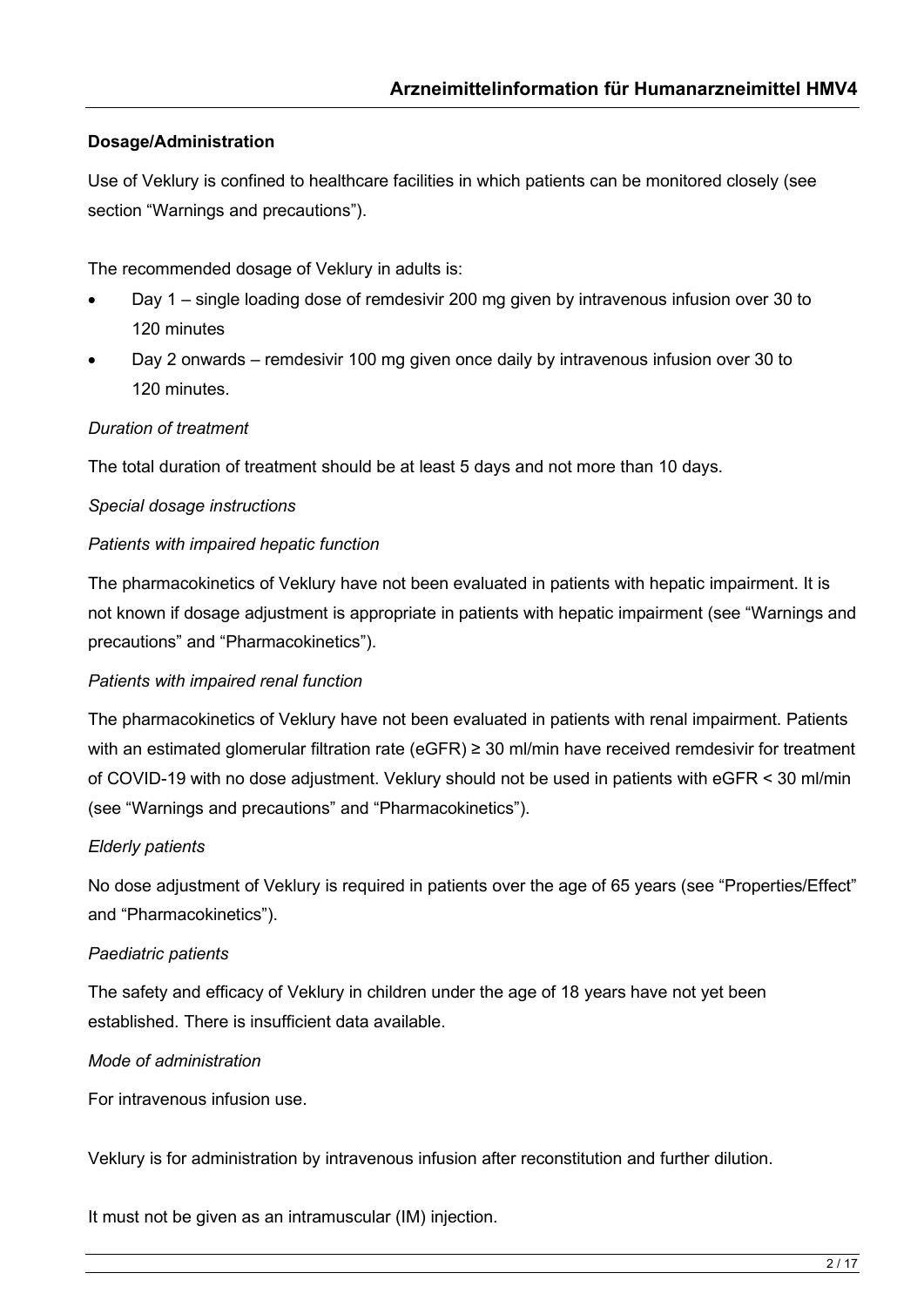For instructions on reconstitution and dilution of the medicinal product before administration, see "Instructions for handling".

| <b>Infusion Bag Volume</b> | <b>Infusion Time</b> | <b>Rate of Infusion</b> |  |
|----------------------------|----------------------|-------------------------|--|
|                            | 30 min               | 8.33 ml/min             |  |
| 250 ml                     | 60 min               | $4.17$ ml/min           |  |
|                            | $120$ min            | $2.08$ ml/min           |  |
|                            | 30 min               | $3.33$ ml/min           |  |
| $100 \mathrm{m}$           | 60 min               | $1.67$ ml/min           |  |
|                            | $120$ min            | $0.83$ ml/min           |  |

| Table 1: Recommended rate of infusion for reconstituted and diluted Veklury powder for concentrate for |  |  |
|--------------------------------------------------------------------------------------------------------|--|--|
| solution for infusion                                                                                  |  |  |
|                                                                                                        |  |  |

#### **Contraindications**

Hypersensitivity to the active substance or to any of the excipients.

#### **Warnings and precautions**

#### *Hypersensitivity including infusion-related and anaphylactic reactions*

Hypersensitivity reactions including infusion-related and anaphylactic reactions have been observed during and following administration of Veklury. Signs and symptoms may include hypotension, hypertension, tachycardia, bradycardia, hypoxia, fever, dyspnoea, wheezing, angioedema, rash, nausea, vomiting, diaphoresis, and shivering. Slower infusion rates, with a maximum infusion time of up to 120 minutes, can be considered to potentially prevent these signs and symptoms. Monitor patients for hypersensitivity reactions during and following administration of Veklury. If signs and symptoms of a clinically significant hypersensitivity reaction occur, immediately discontinue administration of Veklury and initiate appropriate treatment.

#### *Transaminase elevations*

Transaminase elevations have been observed in the Veklury clinical studies, including in healthy volunteers and patients with COVID-19. Liver function should be determined in all patients prior to starting Veklury and should be monitored while receiving it as clinically appropriate. No clinical studies with Veklury have been conducted in patients with hepatic impairment. Veklury should only be used in patients with hepatic impairment if the potential benefit outweighs the potential risk.

- Veklury should not be initiated in patients with alanine aminotransferase (ALT) ≥ 5 times the upper limit of normal (ULN) at baseline
- Veklury should be discontinued in patients who develop:
	- ALT  $\geq$  5 times the ULN during treatment with Veklury. It may be restarted when ALT is < 5 times the ULN.
		- OR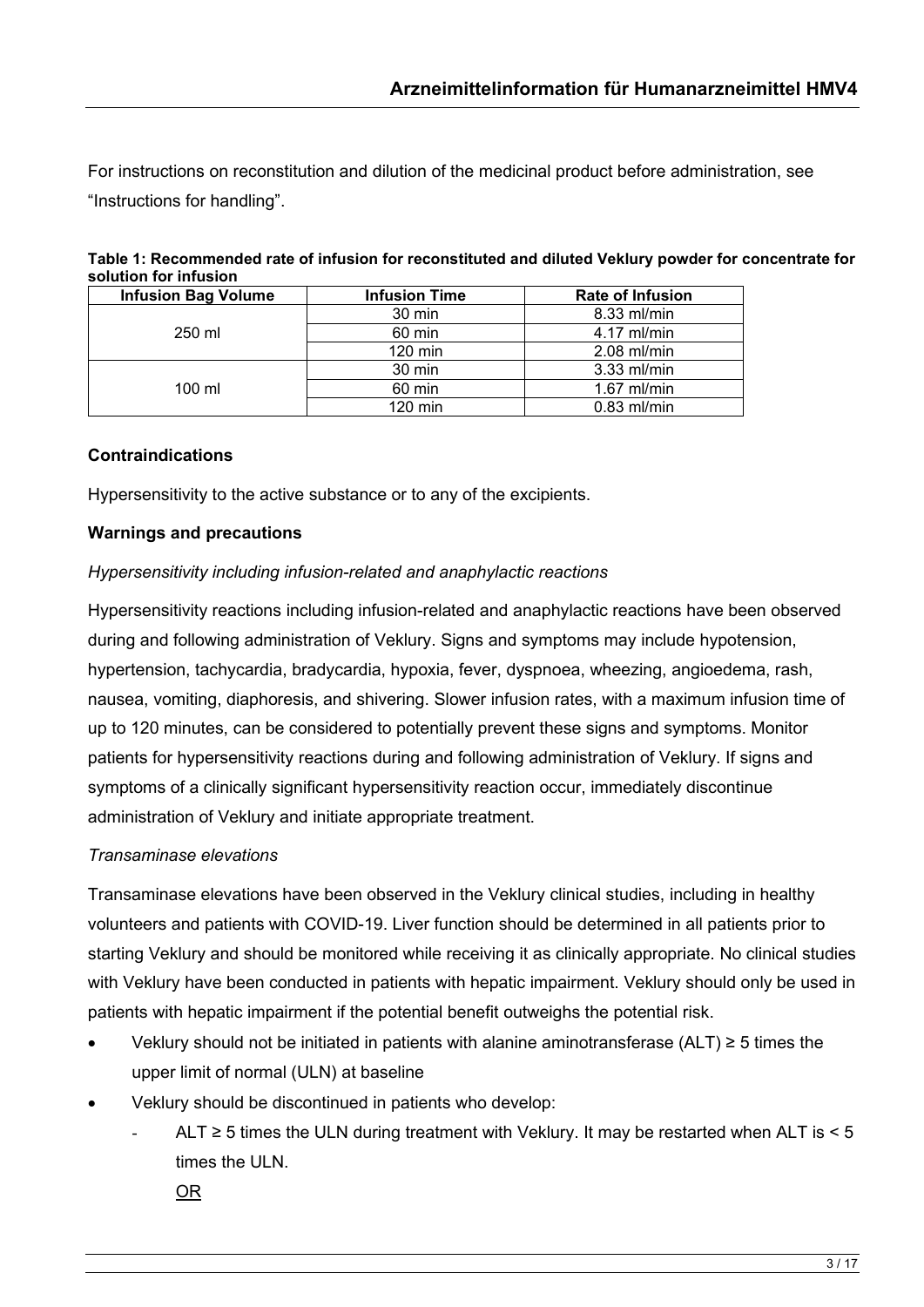ALT elevation accompanied by signs or symptoms of liver inflammation or increasing conjugated bilirubin, alkaline phosphatase, or international normalised ratio (INR) (see "Undesirable effects" and "Pharmacokinetics").

# *Renal Impairment*

In animal studies on rats and monkeys, severe renal toxicity was observed (see "Preclinical data"). The mechanism of this renal toxicity is not fully understood. A relevance for humans cannot be excluded.

All patients should have eGFR determined prior to starting Veklury and while receiving it as clinically appropriate. Veklury should not be used in patients with eGFR < 30 ml/min.

*Risk of reduced antiviral activity when co-administered with chloroquine or hydroxychloroquine* 

Co-administration of Veklury and chloroquine phosphate or hydroxychloroquine sulphate is not recommended based on cell culture data demonstrating an antagonistic effect of chloroquine on the intracellular metabolic activation and antiviral activity of remdesivir (see section "Interactions" and "Properties/Effects").

# *Excipients*

Veklury contains betadex sulfobutyl ether sodium, which is renally cleared and accumulates in patients with decreased renal function, which may potentially adversely affect renal function. Veklury should not be used in patients with eGFR < 30 ml/min (see "Dosage/Administration" and "Pharmacokinetics").

A 100 mg Veklury dose of powder for concentrate for solution for infusion contains approximately 211.8 mg sodium, equivalent to 10.6% of the WHO recommended maximum daily dietary intake of 2 g sodium for an adult.

# **Interactions**

No clinical interaction studies have been performed with Veklury. The overall potential for interactions is currently unknown; patients should remain under close observation during the days of Veklury administration. Due to potential antagonism observed in cell culture, concomitant use of Veklury with chloroquine phosphate or hydroxychloroquine sulphate is not recommended.

# *Effect of Veklury on other medicinal products*

*In vitro*, remdesivir is an inhibitor of CYP3A4 however based on modelling and simulation, no clinically significant drug-drug interactions are expected with substrates of CYP3A4. At physiologically relevant concentrations (steady-state), remdesivir or its metabolites GS-441524 and GS-704277 did not inhibit CYP1A2, 2B6, 2C8, 2C9, 2C19, and 2D6 *in vitro.* Remdesivir may however transiently inhibit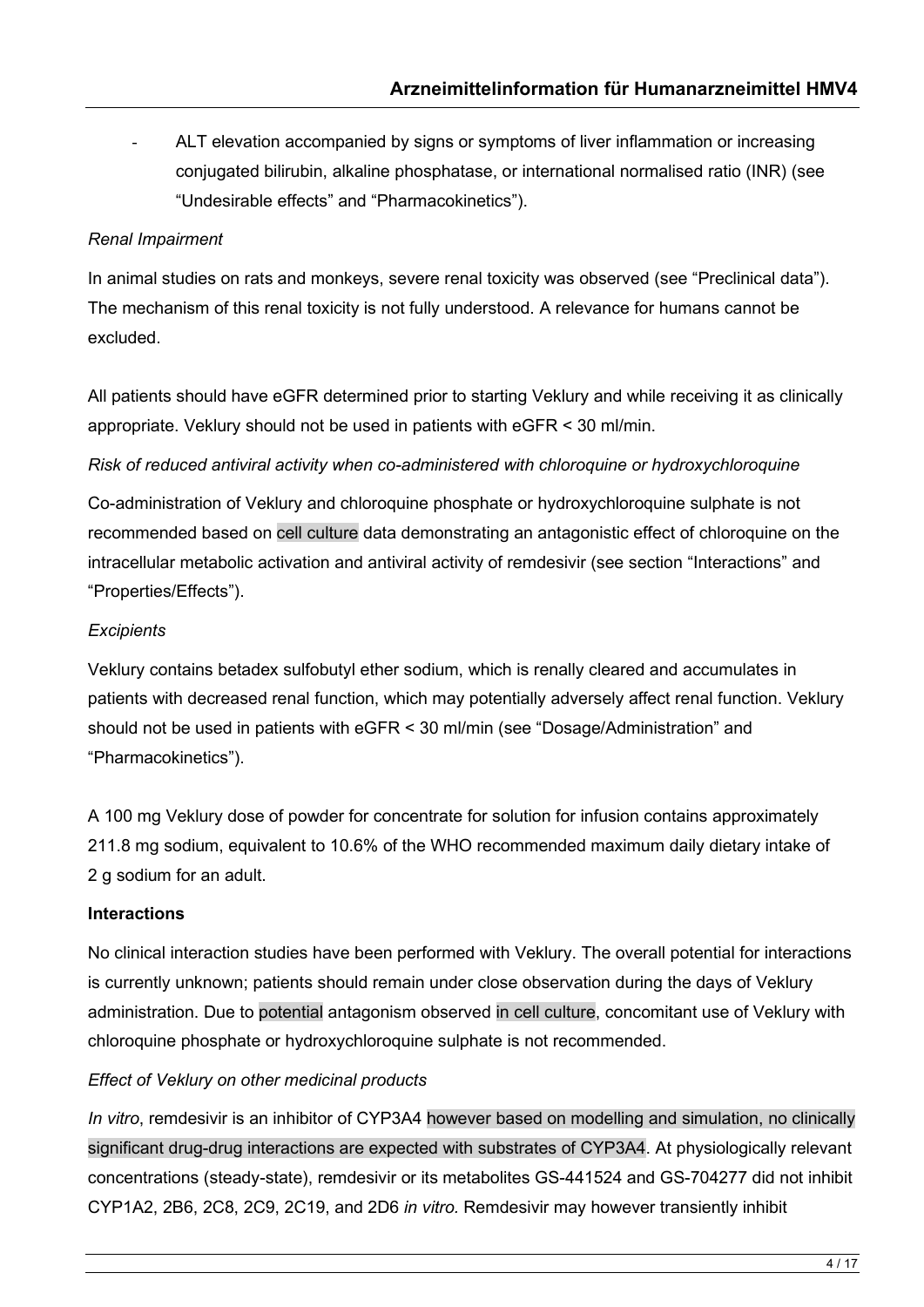CYP2B6, 2C8, 2C9 and 2D6 on the first day of administration. The clinical relevance of this inhibition was not studied.

Remdesivir inhibited OATP1B1 and OATP1B3 *in vitro* however based on modelling and simulation, no clinically significant drug-drug interactions are expected with substrates of OATP 1B1/1B3. No data is available for OAT1, OAT3 or OCT2 inhibition by remdesivir.

Remdesivir induced CYP1A2 and potentially CYP3A *in vitro*, but not CYP2B6 *in vitro.* Coadministration of Veklury with CYP1A2 substrates with narrow therapeutic index may lead to loss of their efficacy.

*In vitro* data indicates no clinically relevant inhibition of UGT1A1, 1A3, 1A4, 1A6, 1A9 or 2B7 by remdesivir or its metabolites GS-441524 and GS-704277.

At physiologically relevant concentrations, remdesivir and its metabolites did not inhibit P-gp and BCRP *in vitro.*

Dexamethasone is a substrate of CYP3A4 and although remdesivir inhibits CYP3A4, due to remdesivir's rapid clearance after intravenous administration, remdesivir is unlikely to have a significant effect on dexamethasone exposure.

*Effect of other medicinal products on Veklury*

*In vitro*, remdesivir is a substrate for esterases in plasma and tissue, drug metabolising enzyme CYP3A4, and is a substrate for Organic Anion Transporting Polypeptide 1B1 (OATP1B1) and P-glycoprotein (P-gp) transporters.

The potential of interaction of Veklury with inhibitors/inducers of the hydrolytic pathway (esterase) or CYP3A4 has not been studied. The risk of clinically relevant interaction is unknown. Strong inhibitors may result in increased remdesivir exposure. The use of strong inducers (e.g. rifampicin) may decrease plasma concentrations of remdesivir and is not recommended.

Dexamethasone is reported to be a moderate inducer of CYP3A and P-gp. Induction is dose-dependent and occurs after multiple doses. Dexamethasone is unlikely to have a clinically significant effect on Veklury as Veklury has a moderate-high hepatic extraction ratio, and is used for a short duration in the treatment of COVID-19.

## **Pregnancy, lactation**

Women of child-bearing potential have to use effective contraception during treatment.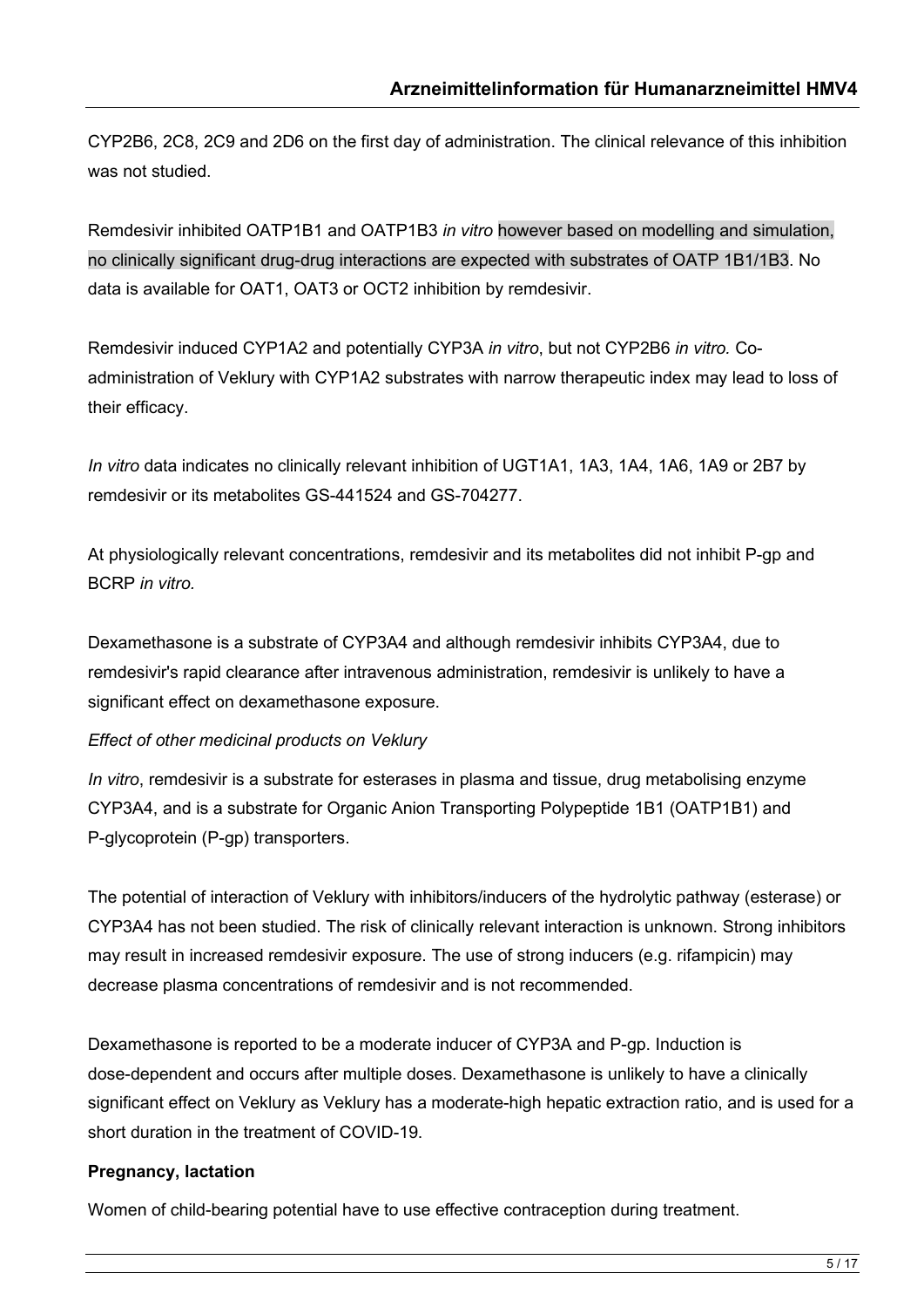# *Pregnancy*

There are no data from the use of Veklury in pregnant women. Animal studies are insufficient with respect to reproductive toxicity (see "Preclinical Data"). Veklury should not be used during pregnancy unless the clinical condition of the women requires treatment with it.

# *Lactation*

It is unknown whether remdesivir is excreted in human milk or the effects on the breast-fed infant, or the effects on milk production.

Because of the potential for viral transmission to SARS-CoV-2 negative infants and adverse reactions from the drug in breast-feeding infants, a decision must be made whether to discontinue breastfeeding or to discontinue/abstain from Veklury therapy taking into account the benefit of breastfeeding for the child and the benefit of therapy for the woman.

# *Fertility*

No human data on the effect of Veklury on fertility are available. In male rats, there was no effect on mating or fertility with Veklury treatment. In female rats, however, an impairment of fertility was observed (see "Preclinical data"). The relevance for humans is unknown.

## **Effects on ability to drive and use machines**

No corresponding studies have been performed.

# **Undesirable effects**

## *Summary of the safety profile*

The safety profile of Veklury is based on data from 4 Phase 1 studies in healthy adults, 3 Phase 3 studies in hospitalized patients with COVID-19, from hospitalized patients with COVID-19 who received Veklury in a compassionate use program and from post-marketing experience. The most common adverse reaction in healthy volunteers is increased transaminases (14%). The most common adverse reaction in patients with COVID-19 is nausea (4%).

## *Tabulated summary of adverse reactions*

The adverse reactions in Table 2 are listed below by system organ class and frequency. Frequencies are defined as follows: Very common ( $\geq 1/10$ ), common ( $\geq 1/100$  to < 1/10), uncommon ( $\geq 1/1000$  to  $\leq$  1/100), rare ( $\geq$  1/10,000 to  $\leq$  1/1000), not known (frequency cannot be estimated from the available data).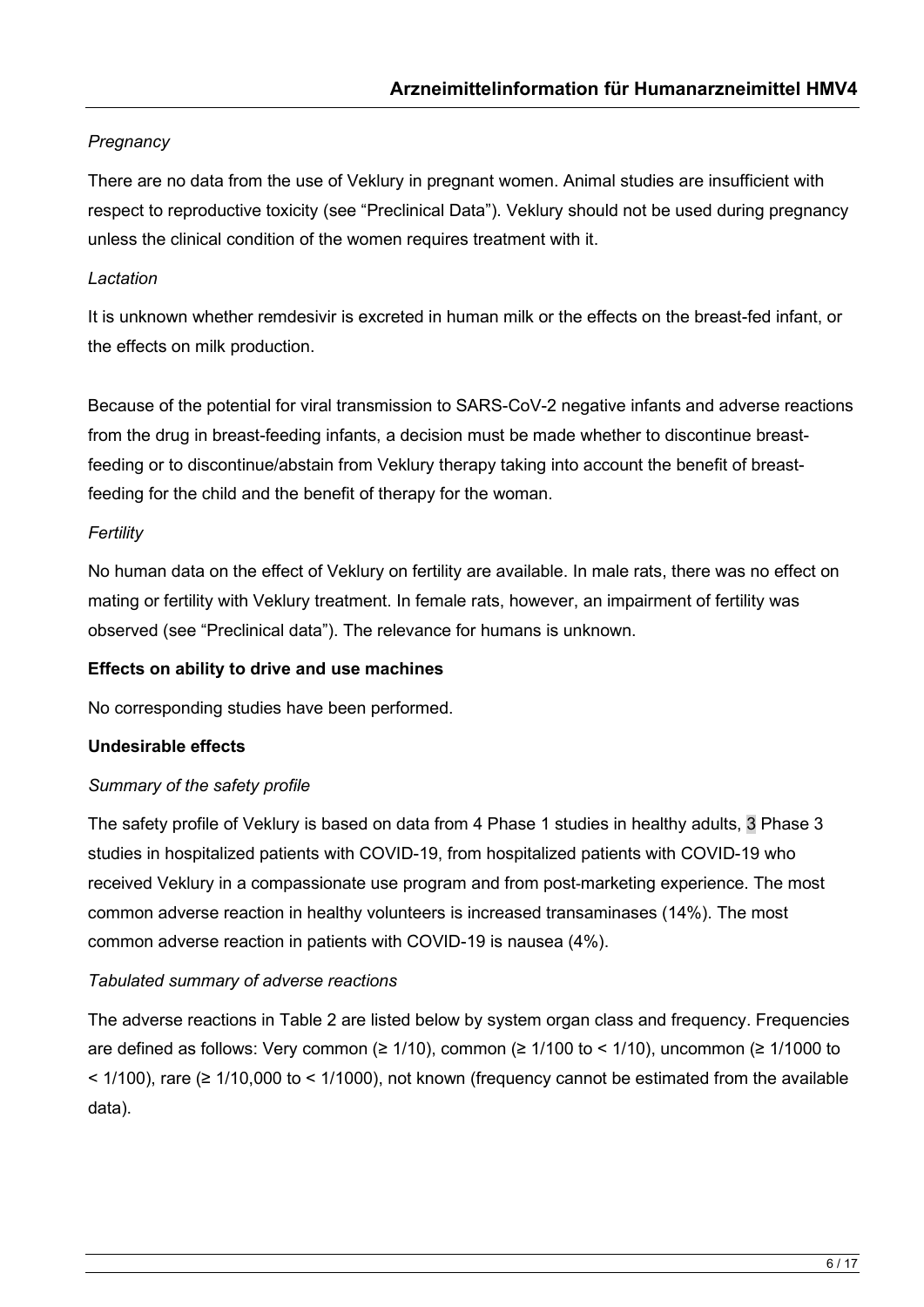| <b>Frequency</b>                               | <b>Adverse reaction</b>            |  |  |  |
|------------------------------------------------|------------------------------------|--|--|--|
| Immune system disorders                        |                                    |  |  |  |
| Rare                                           | hypersensitivity                   |  |  |  |
| Not known                                      | anaphylactic reaction <sup>1</sup> |  |  |  |
| Nervous system disorders                       |                                    |  |  |  |
| Common                                         | headache                           |  |  |  |
| Gastrointestinal disorders                     |                                    |  |  |  |
| Common                                         | nausea                             |  |  |  |
| <b>Hepatobiliary disorders</b>                 |                                    |  |  |  |
| Very common                                    | transaminases increased (14%)      |  |  |  |
| Skin and subcutaneous tissue disorders         |                                    |  |  |  |
| Common                                         | rash                               |  |  |  |
| Injury, poisoning and procedural complications |                                    |  |  |  |
| Rare                                           | infusion-related reaction          |  |  |  |

#### **Table 2: Tabulated list of adverse reactions**

<sup>1</sup> Adverse reaction identified through post-marketing surveillance.

#### *Description of selected undesirable effects*

#### *Transaminases Increased*

In healthy volunteer studies, increases in ALT, aspartate aminotransferase (AST) or both in subjects who received Veklury were grade 1 (10%) or grade 2 (4%). In a randomised, double-blind, placebocontrolled clinical study of patients with COVID-19 (NIAID ACTT-1), any grade ( $\geq 1.25 \times$  upper limit of normal (ULN)) laboratory abnormalities of increased AST and increased ALT occurred in 33% and 32% of patients, respectively, receiving remdesivir compared with 44% and 43% of patients, respectively, receiving placebo. Grade  $\geq 3$  ( $\geq 5.0 \times$  ULN) laboratory abnormalities of increased AST and increased ALT occurred in 6% and 3% of patients, respectively, receiving Veklury compared with 8% and 6% of patients, respectively, receiving placebo. In a randomised, open-label multi-centre clinical study (Study GS-US-540-5773) in hospitalised patients with severe COVID-19 receiving Veklury for 5 (n=200) or 10 days (n=197), any grade laboratory abnormalities of increased AST and increased ALT occurred in 40% and 42% of patients, respectively, receiving Veklury. Grade ≥ 3 laboratory abnormalities of increased AST and increased ALT both occurred in 7% of patients receiving Veklury. In a randomised, open-label multi-centre clinical study (Study GS-US-540-5774) in hospitalised patients with moderate COVID-19 receiving Veklury for 5 (n=191) or 10 days (n=193) compared to standard of care (n=200), any grade laboratory abnormalities of increased AST and increased ALT occurred in 32% and 33% of patients, respectively, receiving Veklury, and 33% and 39% of patients, respectively, receiving standard of care. Grade ≥ 3 laboratory abnormalities of increased AST and increased ALT occurred in 2% and 3% of patients, respectively, receiving Veklury and 6% and 8%, respectively, receiving standard of care.

#### *Prothrombin time increased*

In a clinical study (NIAID ACTT-1) of patients with COVID-19, the incidence of increased prothrombin time or INR (predominantly Grades 1-2) was higher in subjects who received Veklury compared to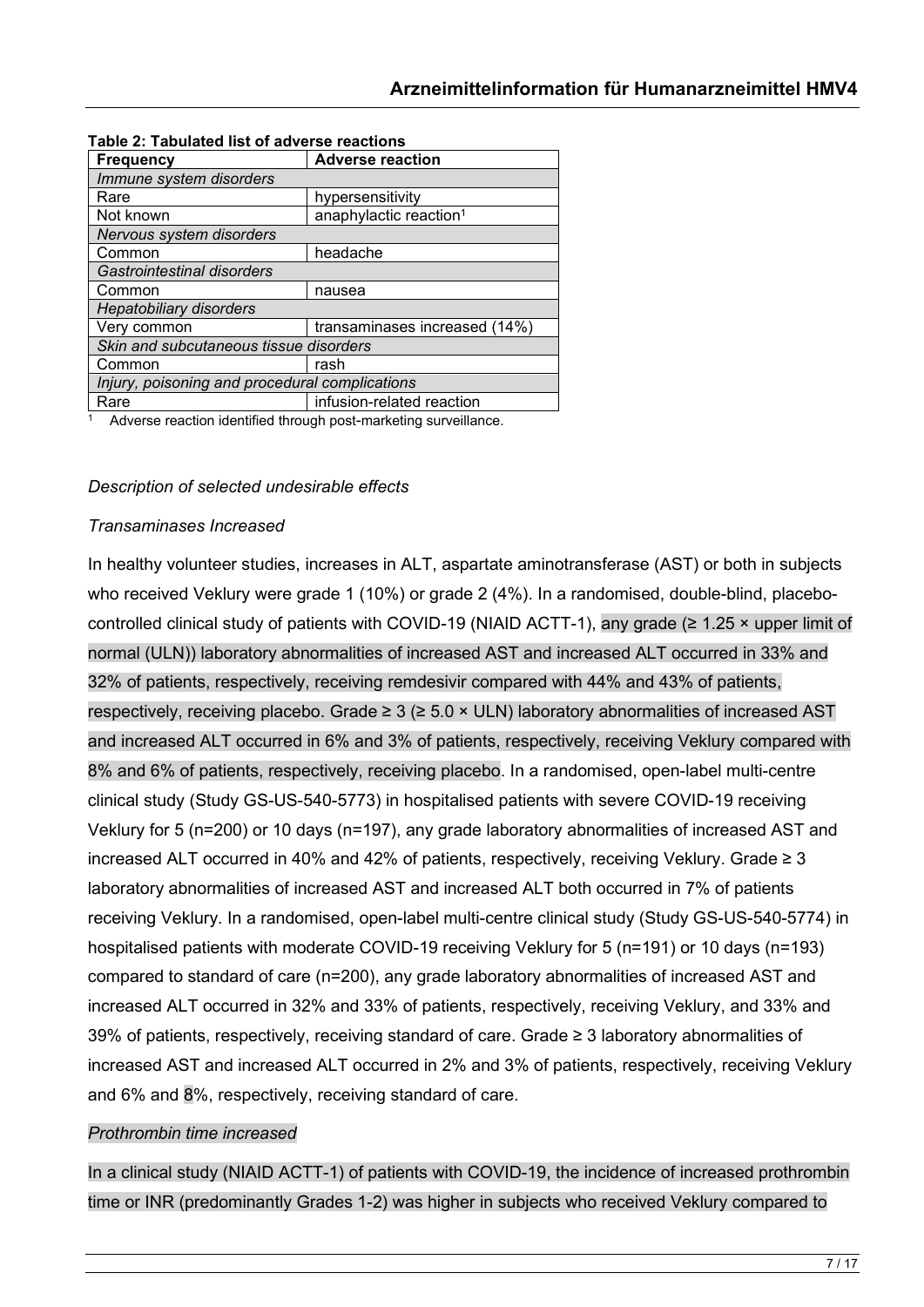placebo, with no difference observed in the incidence of bleeding events between the two groups. Prothrombin time should be monitored while receiving Veklury as clinically appropriate.

# *Reporting of suspected undesirable effects*

Reporting suspected adverse reactions after authorisation of the medicinal product is very important. It allows continued monitoring of the benefit/risk balance of the medicinal product. Healthcare professionals are asked to report any suspected adverse reactions online via the ElViS portal (Electronic Vigilance System). You can obtain information about this at www.swissmedic.ch.

## **Overdose**

Treatment of overdose with Veklury should consist of general supportive measures including monitoring of vital signs and observation of the clinical status of the patient. There is no specific antidote for overdose with remdesivir.

# **Properties/Effects**

*ATC code*

## J05A

## *Mechanism of action*

Remdesivir is an adenosine nucleotide prodrug that is metabolised within host cells to form the pharmacologically active nucleoside triphosphate metabolite. Remdesivir triphosphate acts as an analog of adenosine triphosphate (ATP) and competes with the natural ATP substrate for incorporation into nascent RNA chains by the SARS-CoV-2 RNA-dependent RNA polymerase, which results in delayed chain termination during replication of the viral RNA. As an additional mechanism, remdesivir triphosphate can also inhibit viral RNA synthesis following its incorporation into the template viral RNA as a result of read-through by the viral polymerase that may occur in the presence of higher nucleotide concentrations. When remdesivir nucleotide is present in the viral RNA template, the efficiency of incorporation of the complementary natural nucleotide is compromised, thereby inhibiting viral RNA synthesis.

# *Pharmacodynamics*

## *Antiviral Activity*

Remdesivir exhibited *in vitro* activity against a clinical isolate of SARS-CoV-2 in primary human airway epithelial cells with a 50% effective concentration ( $EC_{50}$ ) of 9.9 nM after 48 hours of treatment. Remdesivir inhibited the replication of SARS-CoV-2 in the continuous human lung epithelial cell line Calu-3 with an EC<sub>50</sub> value of 280 nM after 72 hours of treatment. The antiviral activity of remdesivir was antagonised by chloroquine phosphate in a dose-dependent manner when the two drugs were co-incubated at clinically relevant concentrations in HEp-2 cells infected with respiratory syncytial virus (RSV). Higher remdesivir EC<sub>50</sub> values were observed with increasing concentrations of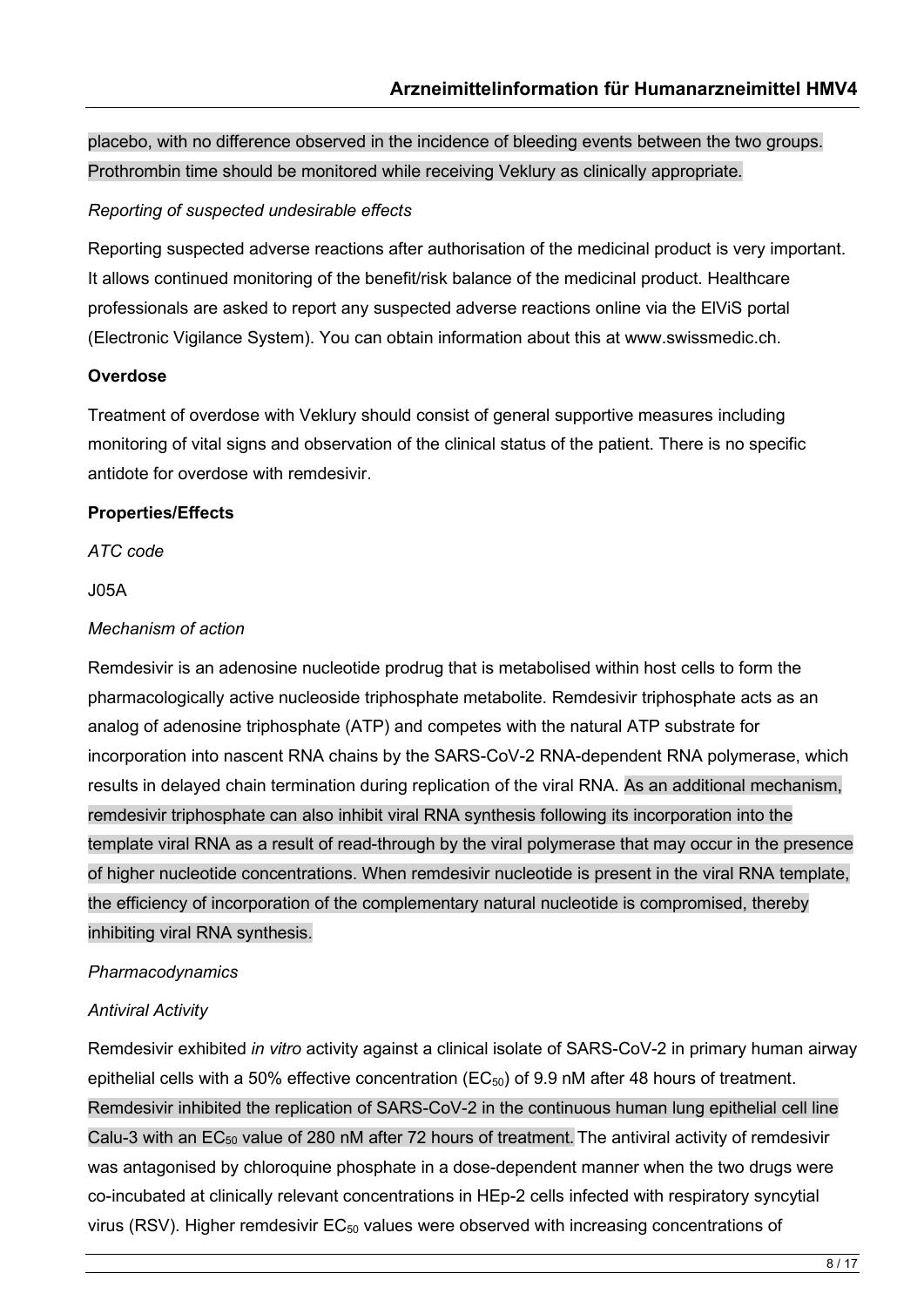chloroquine phosphate. Increasing concentrations of chloroquine phosphate reduced formation of remdesivir triphosphate in normal human bronchial epithelial cells.

# *Resistance*

Cell culture resistance profiling of remdesivir using the rodent CoV murine hepatitis virus identified 2 substitutions (F476L and V553L) in the viral RNA-dependent RNA polymerase at residues conserved across CoVs that conferred 5.6-fold reduced susceptibility to remdesivir. Introduction of the corresponding substitutions (F480L and V557L) into SARS-CoV resulted in 6-fold reduced susceptibility to remdesivir cell culture and attenuated SARS-CoV pathogenesis in a mouse model.

The cell culture development of SARS-CoV-2 resistance to remdesivir has not been assessed to date. No clinical data are available on the development of SARS-CoV-2 resistance to remdesivir.

# *Clinical efficacy*

*Clinical Studies in Subjects with COVID-19*

## *NIAID ACTT-1 Study (CO-US-540-5776)*

A randomised, double-blind, placebo-controlled clinical study evaluated Veklury 200 mg once daily for 1 day followed by Veklury 100 mg once daily for up to 9 days (for a total of up to 10 days of intravenously administered therapy) in hospitalised adult patients with COVID-19 with evidence of lower respiratory tract involvement. The study enrolled 1062 hospitalised patients: 105 (9.9%) patients with mild/moderate disease (10% in both treatment groups) and 957 (90.1%) patients with severe disease (90% in both treatment groups). Mild/moderate disease was defined as SpO2 > 94% and respiratory rate < 24 breaths/minute without supplemental oxygen; severe disease was defined as an SpO2 ≤ 94% on room air, a respiratory rate ≥ 24 breaths/min, an oxygen requirement, or a requirement for mechanical ventilation. A total of 285 patients (26.8%) (n=131 received Veklury) were on mechanical ventilation/ECMO. Patients were randomised 1:1, stratified by disease severity at enrolment, to receive Veklury (n=541) or placebo (n=521), plus standard of care.

The baseline mean age was 59 years and 36% of patients were aged 65 or older. Sixty-four percent were male, 53% were White, 21% were Black, 13% were Asian. The most common comorbidities were hypertension (51%), obesity (45%), type 2 diabetes mellitus (31%); the distribution of comorbidities was similar between the two treatment groups.

Approximately 38.4% (208/541) of the patients received a 10-day treatment course with Veklury.

The primary clinical endpoint was time to recovery within 29 days after randomisation, defined as either discharged from hospital (with or without limitations of activity and with or without home oxygen requirements) or hospitalised but not requiring supplemental oxygen and no longer requiring ongoing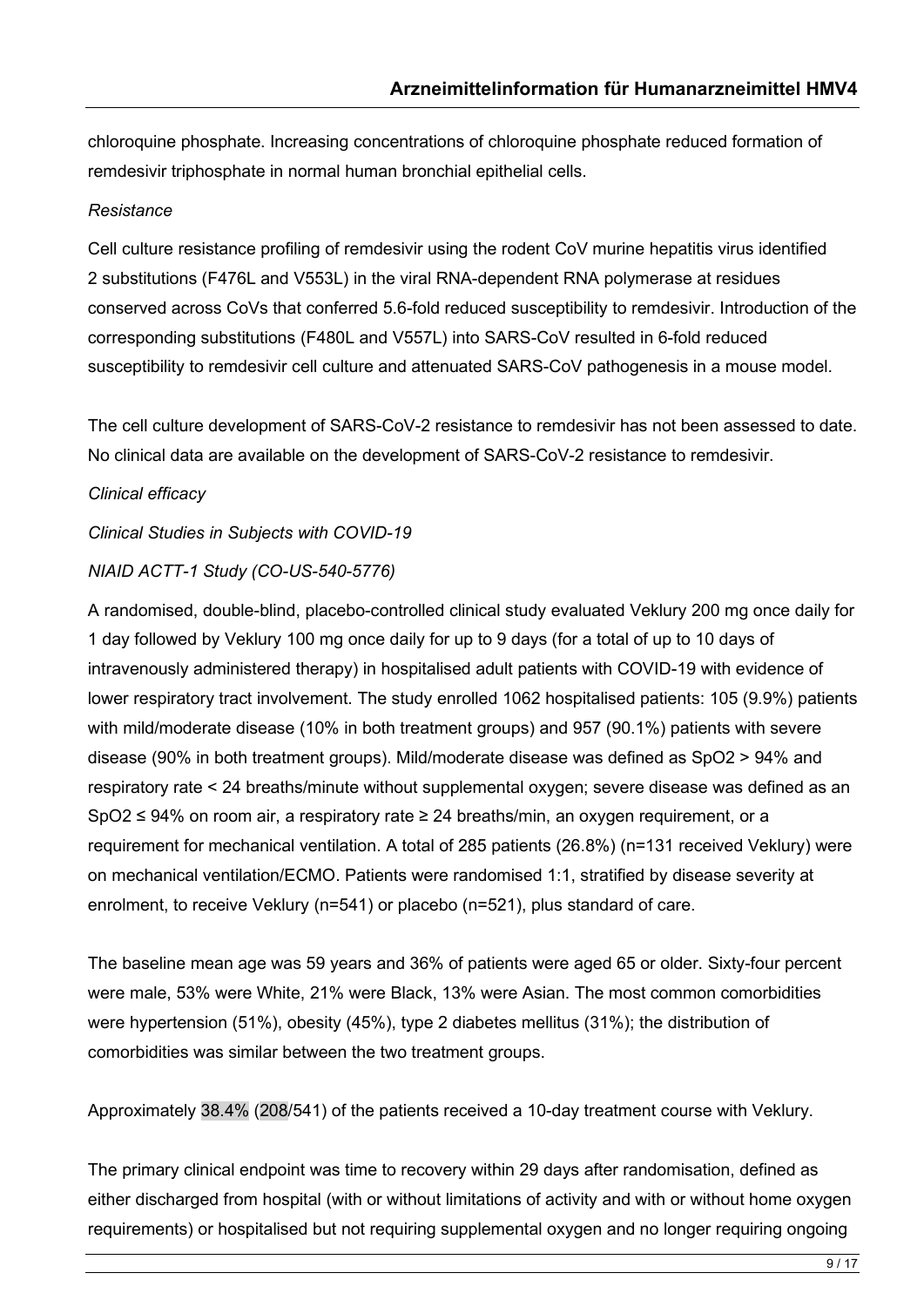medical care. The median time to recovery was 10 days in the Veklury group compared to 15 days in the placebo group (recovery rate ratio 1.29;  $[95\%$  CI 1.12 to 1.49],  $p < 0.001$ ).

Among patients with mild/moderate disease at enrolment (n=105), the median time to recovery was 5 days in both the Veklury and placebo groups (recovery rate ratio 1.22; [95% CI 0.82 to 1.81]); the odds of improvement in the ordinal scale in the Veklury group at Day 15 when compared to the placebo group were as follows: odds ratio, 1.5; [95% CI 0.7 to 3.0].

Among patients with severe disease at enrolment (n=957), the median time to recovery was 11 days in the Veklury group compared to 18 days in the placebo group (recovery rate ratio, 1.31; [95% CI 1.12 to 1.52]; p<0.001); the odds of improvement in the ordinal scale in the Veklury group at Day 15 when compared to the placebo group were as follows: odds ratio, 1.6; [95% CI 1.2 to 1.9].

Overall, the odds of improvement in the ordinal scale were higher in the Veklury group at Day 15 when compared to the placebo group (odds ratio, 1.54; [95% CI 1.25 to 1.91, p<0.001).

Overall, 29-day mortality was 11.6% for the Veklury group vs 15.4% for the placebo group (hazard ratio, 0.73; [95% CI 0.52 to 1.03]; p=0.07). A post-hoc analysis of 29-day mortality by ordinal scale is reported in Table 3.

|                                                    | <b>Ordinal Score at Baseline</b> |                     |                                     |                      |                                                                                    |                     |                                                                |                      |
|----------------------------------------------------|----------------------------------|---------------------|-------------------------------------|----------------------|------------------------------------------------------------------------------------|---------------------|----------------------------------------------------------------|----------------------|
|                                                    |                                  |                     |                                     |                      |                                                                                    |                     |                                                                |                      |
|                                                    | Not on oxygen                    |                     | <b>Requiring low-flow</b><br>oxygen |                      | <b>Requiring high-flow</b><br>oxygen or non-<br>invasive mechanical<br>ventilation |                     | <b>Requiring invasive</b><br>mechanical<br>ventilation or ECMO |                      |
|                                                    | Veklury<br>$(N=75)$              | Placebo<br>$(N=63)$ | Veklury<br>$(N=232)$                | Placebo<br>$(N=203)$ | Veklury<br>$(N=95)$                                                                | Placebo<br>$(N=98)$ | Veklury<br>$(N=131)$                                           | Placebo<br>$(N=154)$ |
| 29-day<br>mortality                                | 4.2                              | 5.1                 | 4.1                                 | 12.8                 | 21.8                                                                               | 20.6                | 22.0                                                           | 19.6                 |
| Hazard<br>ratio <sup>c</sup><br>$(95% \text{ Cl})$ | 0.82(0.17; 4.07)                 |                     | 0.30(0.14; 0.64)                    |                      | 1.02 (0.54; 1.91)                                                                  |                     | 1.13 (0.67; 1.89)                                              |                      |

**Table 3: 29-Day Mortalitya Outcomes by Ordinal Scaleb at Baseline - NIAID ACTT-1 Trial** 

ECMO = Extracorporeal membrane oxygenation

a. Calculated based on numbers of patients with known mortality status at Day 29.

b. Not a pre-specified analysis.

c. Hazard ratios for baseline ordinal score subgroups are from unstratified Cox proportional hazards models.

#### *Study GS-US-540-5773 in patients with severe COVID-19*

A randomised, open-label multi-centre clinical study (GS-US-540-5773) of patients at least 12 years of age with confirmed SARS-CoV-2 infection, oxygen saturation ≤ 94% on room air, and radiological evidence of pneumonia compared 200 patients who received Veklury for 5 days with 197 patients who received Veklury for 10 days. Patients on mechanical ventilation at screening were excluded. All patients received 200 mg of Veklury on Day 1 and 100 mg once daily on subsequent days, plus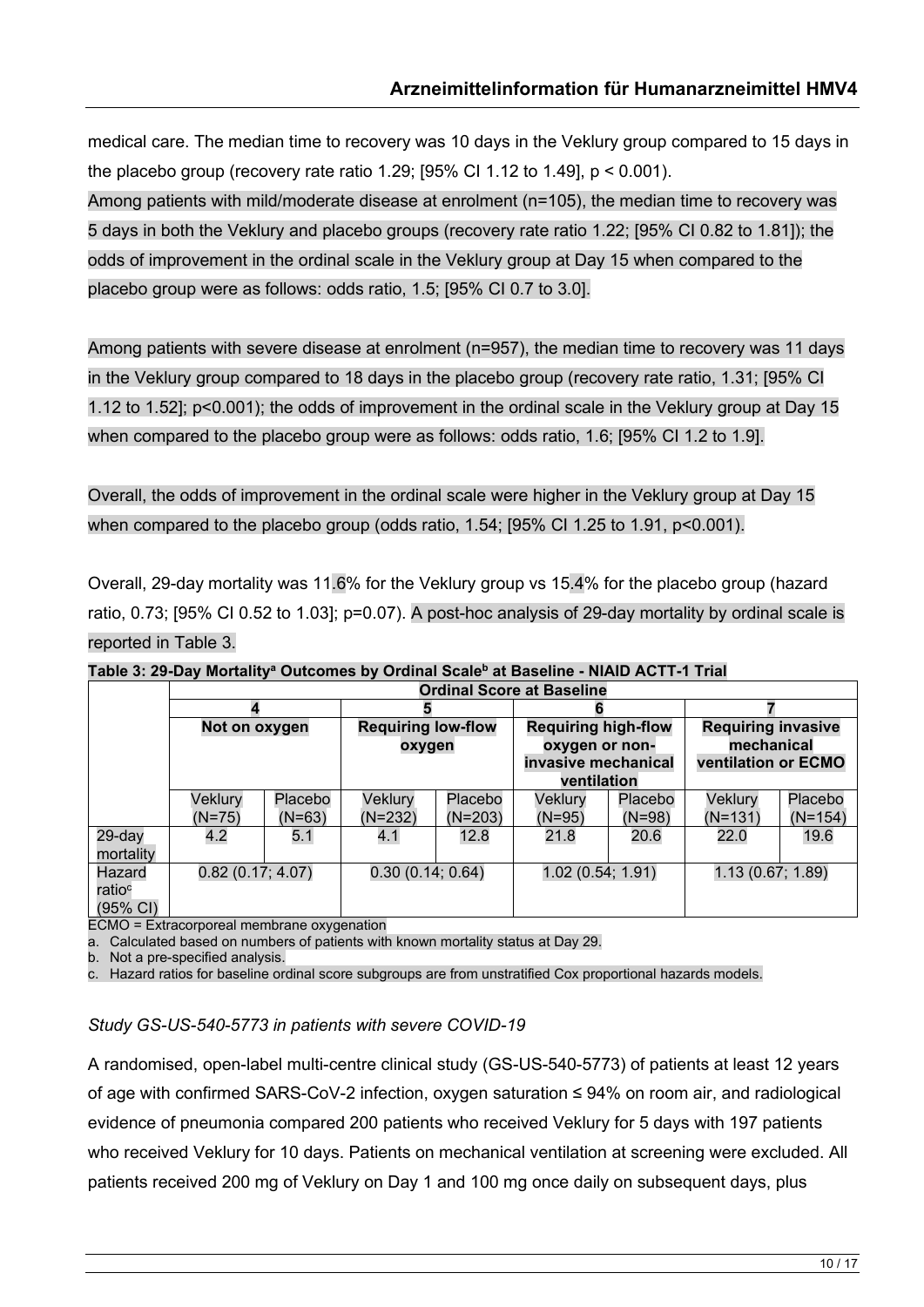standard of care. The primary endpoint was clinical status on Day 14 assessed on a 7-point ordinal scale ranging from hospital discharge to increasing levels of oxygen and ventilatory support to death.

At baseline, the median age of patients was 61 years (range, 20 to 98 years); 64% were male, 75% were White, 12% were Black, and 12% were Asian. More patients in the 10-day group than the 5-day group required invasive mechanical ventilation or ECMO (5% vs 2%), or high-flow oxygen support (30% vs 25%), at baseline. Median duration of symptoms and hospitalization prior to first dose of Veklury were similar across treatment groups.

Overall, after adjusting for between-group differences at baseline, patients receiving a 5-day course of Veklury had similar clinical status at Day 14 as those receiving a 10-day course (odds ratio for improvement: 0.75; [95% CI 0.51 to 1.12]). In addition, there were no statistically significant differences in recovery rates or mortality rates in the 5-day and 10-day groups once adjusted for between group differences at baseline. All-cause 28-day mortality was 12% vs 14% in the 5- and 10 day treatment groups, respectively.

#### *Study GS-US-540-5774 in patients with moderate COVID-19*

A randomized, open-label multi-centre clinical study (GS-US-540-5774) of hospitalized patients at least 12 years of age with confirmed SARS-CoV-2 infection and radiological evidence of pneumonia without reduced oxygen levels compared treatment with Veklury for 5 days (n=191) and treatment with Veklury for 10 days (n=193) with standard of care (n=200). Patients treated with Veklury received 200 mg on Day 1 and 100 mg once daily on subsequent days. The primary endpoint was clinical status on Day 11 assessed on a 7-point ordinal scale ranging from hospital discharge to increasing levels of oxygen and ventilatory support to death.

At baseline, the median age of patients was 57 years (range, 12 to 95 years); 61% were male, 61% were White, 19% were Black, and 19% were Asian. Baseline clinical status, oxygen support status, and median duration of symptoms and hospitalization prior to first dose of Veklury were similar across treatment groups.

Overall, the odds of improvement in the ordinal scale were higher in the 5-day Veklury group at Day 11 when compared to those receiving only standard of care (odds ratio, 1.65; [95% CI, 1.09 to 2.48], p=0.017). The odds of improvement in clinical status with the 10-day treatment group when compared to those receiving only standard of care were not statistically significant (odds ratio 1.31; [95% CI 0.88 to 1.95]). All-cause 28-day mortality was <2% in all treatment groups.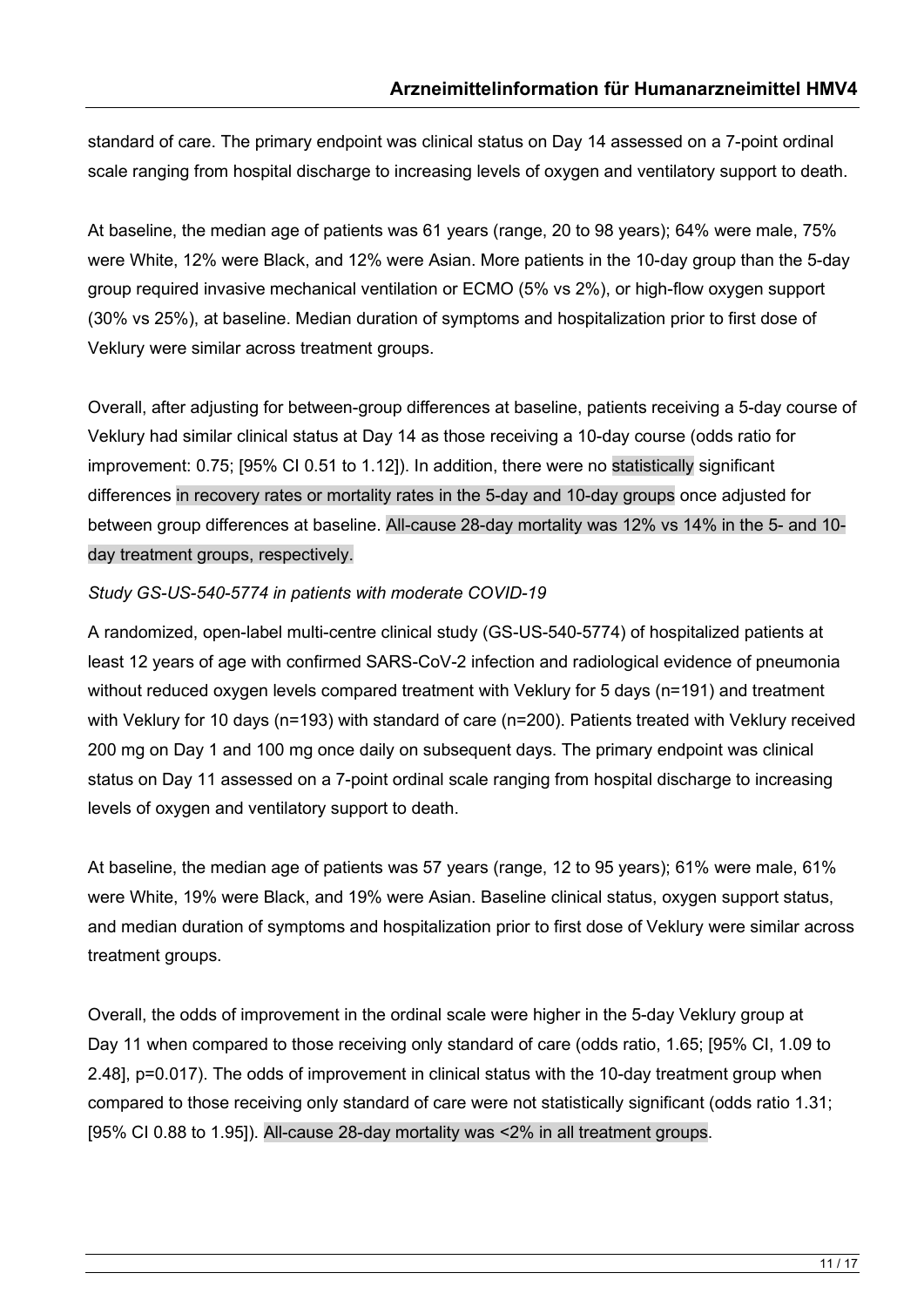# *QT*

Current non-clinical and clinical data do not suggest a risk of QT prolongation, but QT prolongation has not been fully evaluated in humans.

### *Temporary authorisation*

The medicinal product Veklury has been granted temporary authorisation as the clinical data was incomplete at the time the authorisation application was assessed (Art. 9a TPA). The temporary authorisation is contingent on the timely fulfilment of conditions. After they have been met, the temporary authorisation can be transformed into an ordinary authorisation.

#### **Pharmacokinetics**

The pharmacokinetic properties of remdesivir have been investigated in healthy volunteers. No pharmacokinetic data is available from patients with COVID-19.

#### *Absorption*

The pharmacokinetic properties of remdesivir and the predominant circulating metabolite GS-441524 have been evaluated in healthy adult subjects. Following intravenous administration of Veklury adult dosage regimen, peak plasma concentration was observed at end of infusion, regardless of dose level, and declined rapidly thereafter with a half-life of approximately 1 hour. Peak plasma concentrations of GS-441524 were observed at 1.5 to 2.0 hours post start of a 30 minute infusion.

#### *Distribution*

Remdesivir is approximately 88 to 93% bound to human plasma proteins (ex-vivo data). The binding is independent of drug concentration over the range of 1 to 10 μM, with no evidence for saturation of remdesivir binding. Protein binding of GS-441524 was low (2% bound) in human plasma. After a single 150 mg dose of  $[14C]$ -remdesivir in healthy subjects, the blood to plasma ratio of <sup>14</sup>C-radioactivity was approximately 0.68 at 15 minutes from start of infusion, increased over time reaching ratio of 1.0 at 5 hours, indicating differential distribution of remdesivir and its metabolites to plasma or cellular components of blood.

## *Metabolism*

Remdesivir is extensively metabolised to the pharmacologically active nucleoside analog triphosphate GS-443902 (formed intracellularly). The metabolic activation pathway involves hydrolysis by esterases, which leads to the formation of the intermediate metabolite, GS-704277. Phosphoramidate cleavage followed by phosphorylation forms the active triphosphate, GS-443902. Dephosphorylation of all phosphorylated metabolites can result in the formation of nucleoside metabolite GS-441524 that itself is not efficiently re-phosphorylated. The human mass balance study also indicates presence of a currently unidentified major metabolite (M27) in plasma.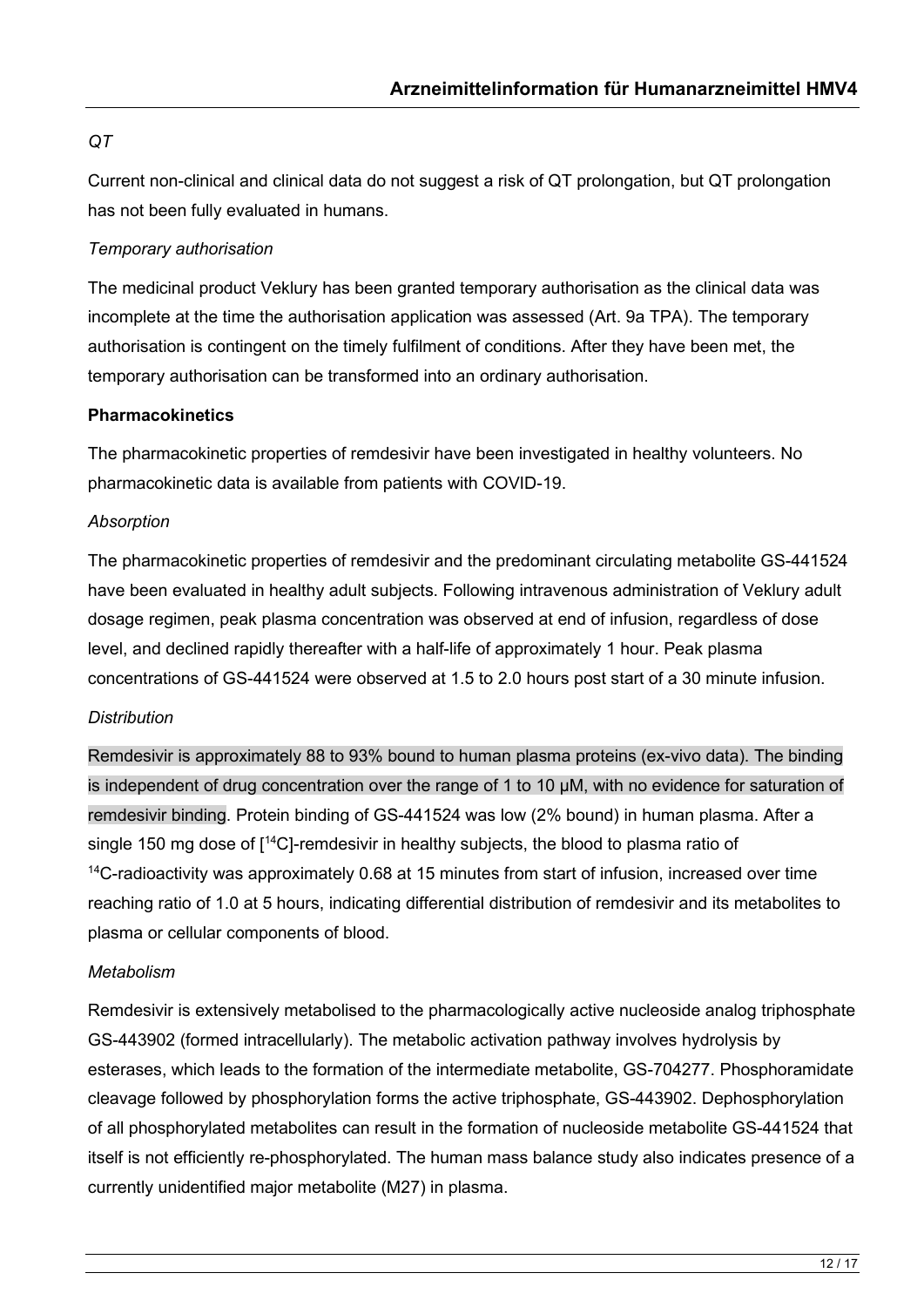# *Elimination*

Following a single 150 mg intravenous dose of [<sup>14</sup>C]-remdesivir, mean total recovery of the dose was 92%, consisting of approximately 74% and 18% recovered in urine and feces, respectively. The majority of the remdesivir dose recovered in urine was GS-441524 (49%), while 10% was recovered as remdesivir. These data indicate that renal clearance is the major elimination pathway for GS-441524. The median terminal half-lives of remdesivir and GS-441524 were approximately 1 and 27 hours, respectively.

## *Kinetics in specific patient groups*

# *Age, gender and ethnicity*

Pharmacokinetic differences for gender, race, and age have not been evaluated.

# *Hepatic impairment*

The pharmacokinetics of remdesivir and GS-441524 in hepatic impairment have not been evaluated. The role of the liver in the metabolism of remdesivir is unknown.

# *Renal impairment*

The pharmacokinetics of remdesivir and GS-441524 in renal impairment have not been evaluated. Remdesivir is not cleared unchanged in urine to any substantial extent, but its main metabolite GS-441524 is renally cleared and the metabolite levels in plasma may theoretically increase in patients with impaired renal function. The excipient betadex sulfobutyl ether sodium is renally cleared and accumulates in patients with decreased renal function. Veklury should not be used in patients with  $e$ GFR  $\leq$  30 ml/min.

## *Paediatric patients*

The pharmacokinetics in paediatric patients have not been evaluated.

# **Preclinical data**

## *Toxicology*

Following intravenous administration (slow bolus) of remdesivir to rhesus monkeys and rats, severe renal toxicity occurred after short treatment durations. In male rhesus monkeys at dosage levels of 5, 10, and 20 mg/kg/day for 7 days resulted, at all dose levels, in increased mean urea nitrogen and increased mean creatinine, renal tubular atrophy, and basophilia and casts, and an unscheduled death of one animal at the 20 mg/kg/day dose level. In rats at dosage levels of > 3 mg/kg/day for up to 4 weeks resulted in findings indicative of kidney injury and/or dysfunction. Systemic exposures (AUC) of the predominant circulating metabolite of remdesivir (GS-441524) were 0.1 times (monkeys at 5 mg/kg/day) and 0.3 times (rat at 3 mg/kg/day) the exposure in humans following intravenous administration at the recommended human dose (RHD). An unidentified major metabolite (M27) was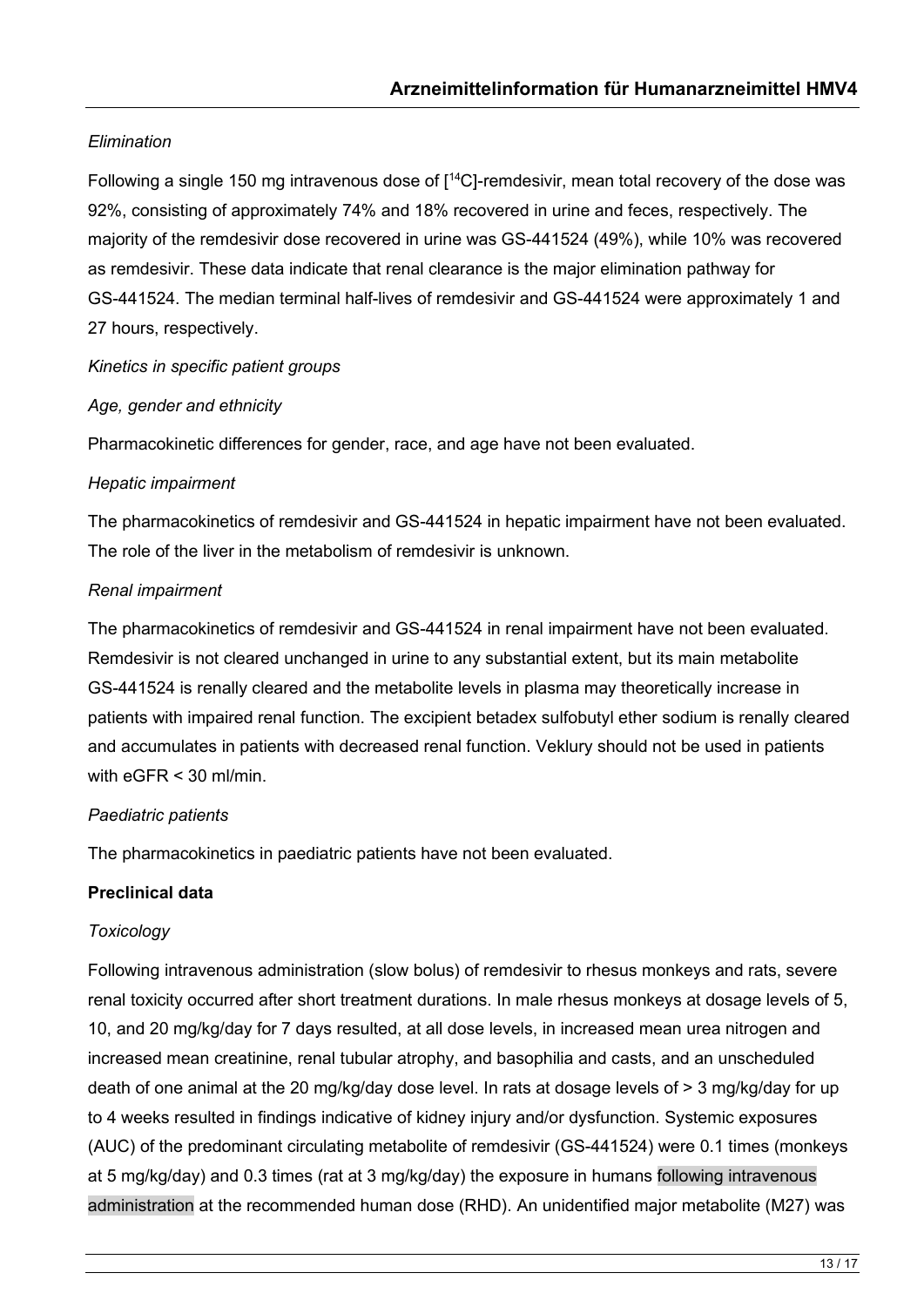shown to be present in human plasma (see "Pharmacokinetics"). The exposure of M27 in rhesus monkeys and rats is unknown. Animal studies may therefore not be informative of potential risks associated with this metabolite.

# *Mutagenicity*

Remdesivir was not genotoxic in a battery of assays, including bacterial mutagenicity, chromosome aberration using human peripheral blood lymphocytes, and *in vivo* rat micronucleus assays.

# *Carcinogenicity*

Long-term animal studies to evaluate the carcinogenic potential of remdesivir have not been performed.

# *Reproductive toxicity*

In female rats, decreases in corpora lutea, numbers of implantation sites, and viable embryos were seen when remdesivir was administered intravenously daily at a systemically toxic dose (10 mg/kg/day) 14 days prior to mating and during conception; exposures of the predominant circulating metabolite (GS-441524) were 1.3 times the exposure in humans at the RHD. There were no effects on female reproductive performance (mating, fertility, and conception) at this dose level.

In rats and rabbits, remdesivir demonstrated no adverse effect on embryofoetal development when administered to pregnant animals at systemic exposures (AUC) of the predominant circulating metabolite of remdesivir (GS-441524) that were up to 4 times the exposure in humans at the RHD. In animal studies, the nucleoside analog metabolite GS-441524 has been detected in the blood of nursing rat pups of mothers given remdesivir. Therefore, excretion of remdesivir and/or metabolites into the milk of lactating animals can be assumed.

In rats, there were no adverse effects on pre- and post-natal development at systemic exposures (AUC) of the predominant circulating metabolite of remdesivir (GS-441524) that were similar to the exposure in humans at the RHD.

It is unknown if the active nucleoside analog triphosphate GS-443902 and the unidentified major human metabolite M27 are formed in rats and rabbits. The reproductive toxicity studies may therefore not be informative of potential risks associated with these metabolites.

# **Other information**

## *Incompatibilities*

This medicinal product must not be mixed or administered with simultaneously other medicinal products in the same dedicated line except those mentioned in section "Instructions for handling".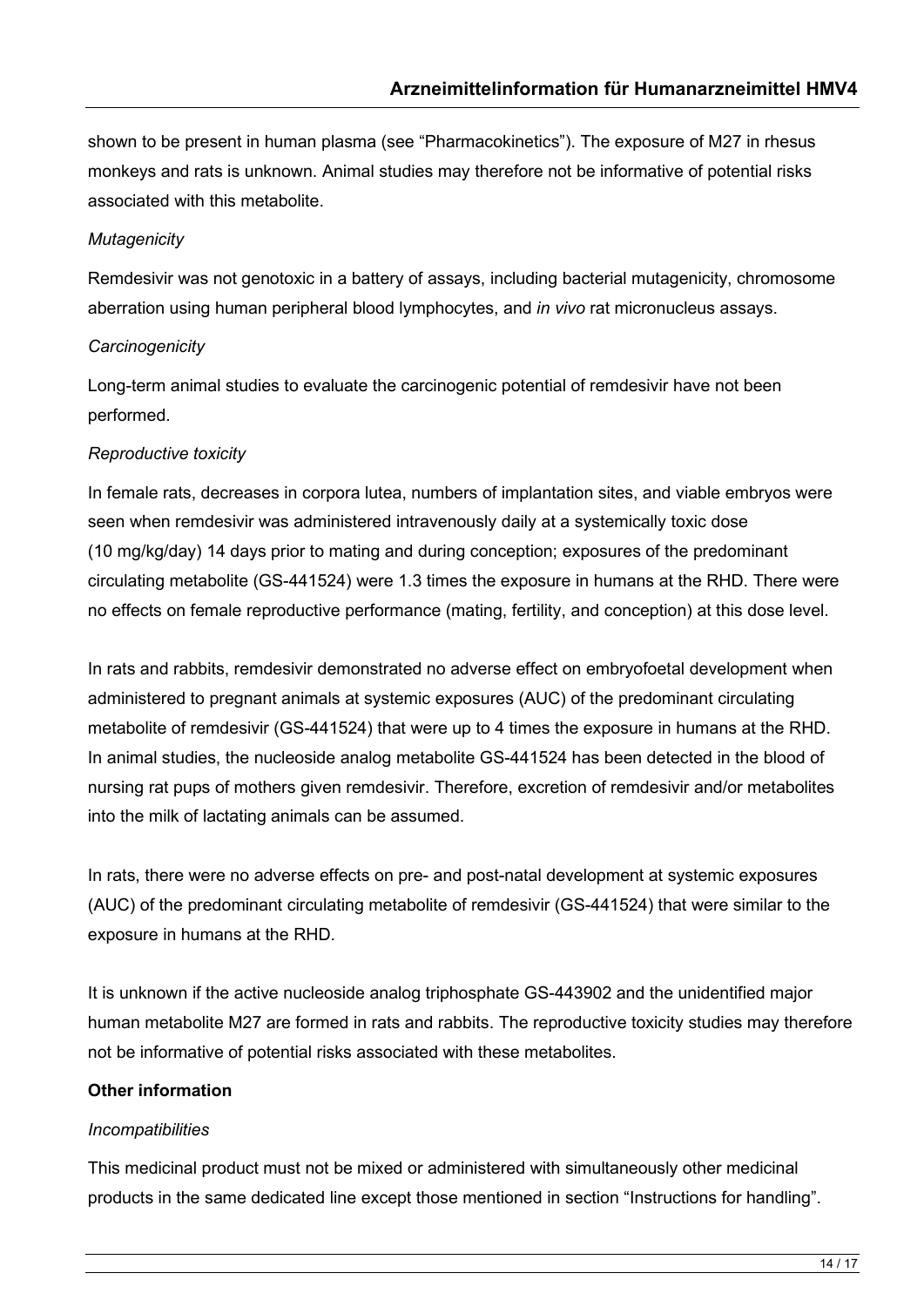# *Shelf life*

Do not use this medicinal product after the expiry date ("EXP") stated on the container.

### *Shelf life after opening*

*Reconstituted and diluted solution for infusion*

Store diluted Veklury solution for infusion up to 4 hours at below 25°C or 24 hours in a refrigerator  $(2^{\circ}C \text{ to } 8^{\circ}C).$ 

*Special precautions for storage*

Keep out of reach of children.

Do not store above 30°C.

For storage conditions after reconstitution and dilution of the medicinal product, see "Shelf life".

#### *Instructions for handling*

Prepare solution for infusion under aseptic conditions and on the same day as administration. Veklury should be inspected visually for particulate matter and discoloration prior to administration, whenever solution and container permit. Should either be observed, the solution should be discarded and fresh solution prepared.

Veklury must be reconstituted with 19 ml sterile water for injections and diluted in sodium chloride 9 mg/ml (0.9%) solution for injection before being administered via intravenous infusion over 30 to 120 minutes.

## *Preparation of Veklury solution for infusion*

## *Reconstitution*

Remove the required number of single-use vial(s) from storage. For each vial:

- Aseptically reconstitute remdesivir powder for concentrate for solution for infusion by addition of 19 ml of sterile water for injections using a suitably sized syringe and needle per vial.
	- Discard the vial if a vacuum does not pull the sterile water for injections into the vial.
- Only use **sterile water** for injection to reconstitute Veklury.
- Immediately shake the vial for 30 seconds.
- Allow the contents of the vial to settle for 2 to 3 minutes. A clear solution should result.
- If the contents of the vial are not completely dissolved, shake the vial again for 30 seconds and allow the contents to settle for 2 to 3 minutes. Repeat this procedure as necessary until the contents of the vial are completely dissolved.
- Inspect the vial to ensure the container closure is free from defects and the solution is free of particulate matter.
- Dilute immediately after reconstitution.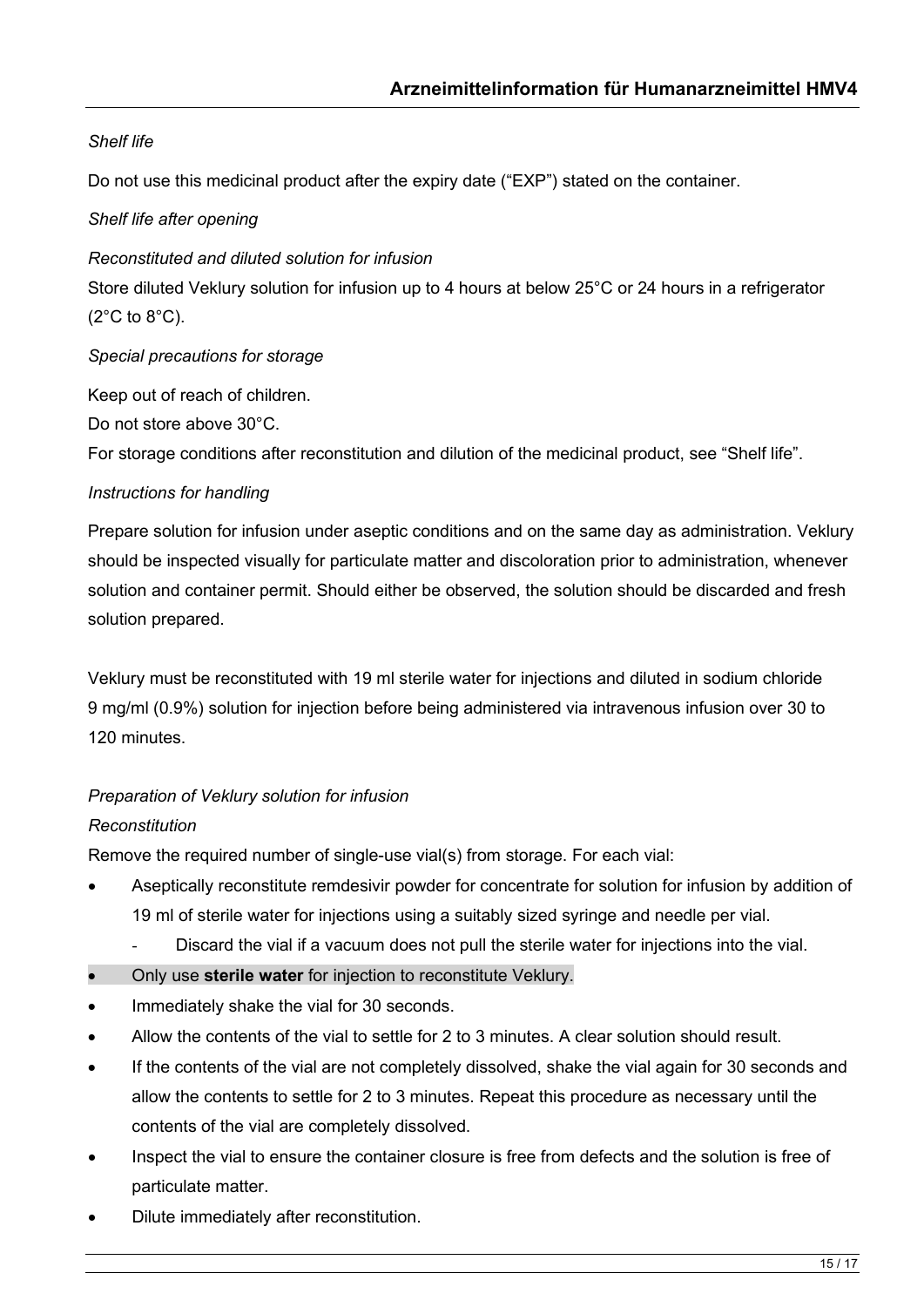# *Dilution*

Care should be taken to prevent inadvertent microbial contamination. As there is no preservative or bacteriostatic agent present in this product, aseptic technique must be used in preparation of the final parenteral solution. It is always recommended to administer IV medicines immediately after preparation when possible.

• Using Table 4, determine the volume of sodium chloride 9 mg/ml (0.9%) solution for injection to withdraw from the infusion bag.

#### **Table 4: Recommended dilution instructions - Reconstituted Veklury powder for concentrate for solution for infusion**

| <b>Veklury dose</b> | Sodium chloride<br>9 mg/ml (0.9%) infusion<br>bag volume to be used | Volume to be withdrawn<br>and discarded from<br>sodium chloride<br>9 mg/ml (0.9%) infusion<br>bag | <b>Required volume of</b><br>reconstituted Veklury |
|---------------------|---------------------------------------------------------------------|---------------------------------------------------------------------------------------------------|----------------------------------------------------|
| $200$ mg            | 250 ml                                                              | 40 ml                                                                                             | $2 \times 20$ ml                                   |
| (2 vials)           | $100 \mathrm{m}$                                                    | 40 ml                                                                                             | $2 \times 20$ ml                                   |
| $100$ mg            | 250 ml                                                              | 20 ml                                                                                             | $20 \mathrm{ml}$                                   |
| $(1$ vial)          | 100 ml                                                              | 20 ml                                                                                             | 20 ml                                              |

NOTE: 100 ml should be reserved for patients with severe fluid restriction, e.g. with ARDS or renal failure.

- Withdraw and discard the required volume of sodium chloride 9 mg/ml from the bag using an appropriately sized syringe and needle per Table 4.
- Withdraw the required volume of reconstituted remdesivir powder for concentrate for solution for infusion using an appropriately sized syringe per Table 4. Discard any unused portion remaining in the remdesivir vial.
- Transfer the required volume of reconstituted remdesivir powder for concentrate for solution for infusion to the selected infusion bag.
- Gently invert the bag 20 times to mix the solution in the bag. Do not shake.
- The prepared solution is stable for 4 hours at room temperature (20 $^{\circ}$ C to 25 $^{\circ}$ C) or 24 hours in the refrigerator (at 2°C to 8°C) (including any time before dilution into intravenous infusion fluids).

After infusion is complete, flush with at least 30 ml of sodium chloride 9 mg/ml.

## *Disposal*

Any unused medicinal product or waste material should be disposed of in accordance with local requirements.

## **Authorisation number**

68026 (Swissmedic)